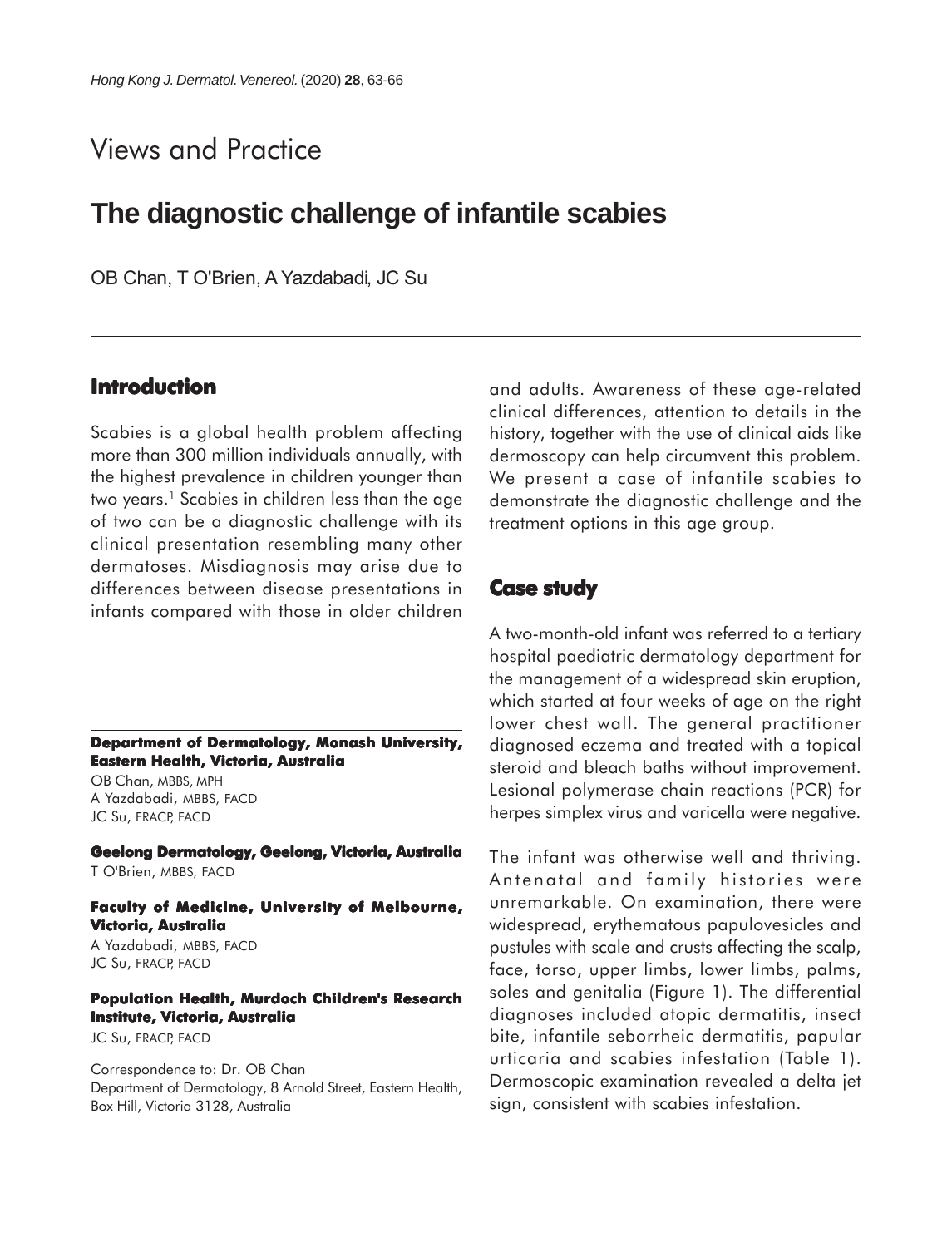### **Discussion**

Traditionally, a definitive diagnosis of scabies is made by visualisation of a mite from a skin scraping under a microscope. However, a microscope is often not readily available, and skin scraping can be challenging to perform on children. Dermoscopy has the advantage of being easily accessible and non-invasive and its use in scabies diagnosis is now considered to be as accurate as microscopic examination.2 Dermoscopy, particularly of acral sites can help in the diagnosis of scabies by showing a dark brown triangle at the end of a whitish structureless line (Figure 2). This triangle is also known as the delta jet sign, $3$  representing the pigmented anterior part of a mite and the structureless line represents the burrow.

The diagnosis of infantile scabies can also be missed if the practitioner is not familiar with the differences in presentation between adult and infantile scabies. Adult scabies and infantile scabies present differently in their morphologies, distribution, and symptoms. In infants less than two years of age, scabies often presents with axillary or inguinal nodules and with papulovesicles and pustules on the dorsum of the foot, palms, scalp and face.4 There is often an absence of an excoriations because infants have not fully developed the ability to scratch.<sup>5</sup> Infantile acropustulosis can be an aftermath of infantile scabies. In adults, scabies often manifests as pruritic papules and vesicles in the intertriginous areas, finger webs, wrists, side of hands and feet, lateral fingers and toes, and genitalia. The face and scalp are often spared. Nocturnal pruritus and scratching are common symptoms (Table  $2$ ). $<sup>6</sup>$ </sup>

Topical treatment is the preferred treatment option in infantile scabies. However, there is limited safety data to support the use of any scabies treatment in



**Figure 1.** Widespread, erythematous papulovesicles and pustules with scaling and crusts affecting the scalp, face, torso, upper limbs, lower limbs, palms, soles and genitals.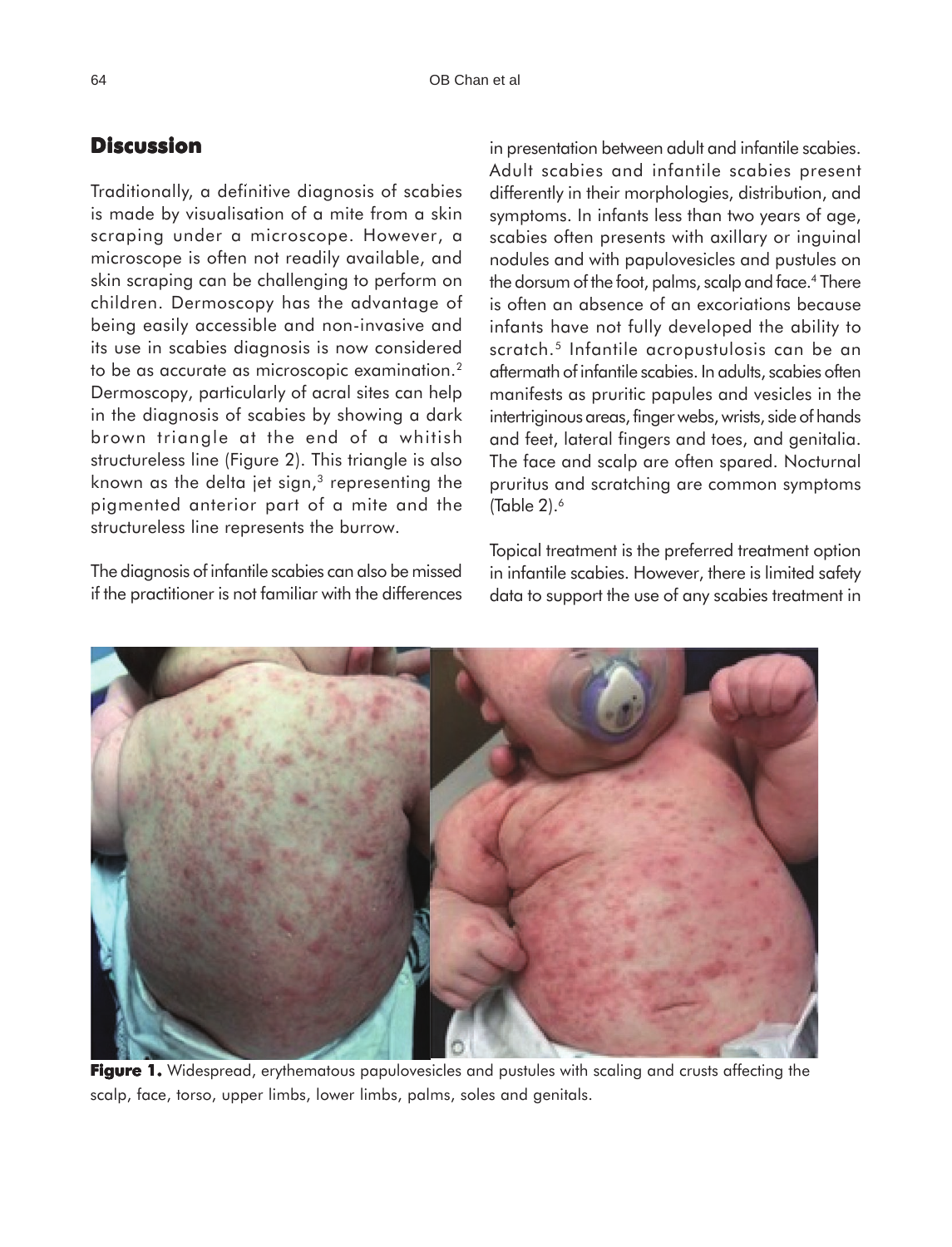infants less than the age of two months.<sup>7</sup> Five percent permethrin cream, crotamiton and 5-10% precipitated sulphur ointment have all been used and recommended for this age group, the latter being the most traditionally used.<sup>6-8</sup> The first line treatment in children older than two months of age of two months is 5% permethrin cream.6,7,9 The parents should be instructed on the importance of treatment and its correct method of application. This includes the face and scalp to prevent treatment failure while taking care to avoid ingestion. Treatment instruction should also address a second application for affected persons and management of contacts and potential fomites. In addition, as scabies is often associated with overcrowding and poverty, local health departments may need to be notified and close follow-up is required to ensure treatment success.<sup>6</sup>



**Figure 2. 2.**Dermoscopic image of a *Sarcoptes scabiei* mite. The black arrow points to the pigmented triangle, also known as the delta jet sign, which represents the anterior part of the mite.

| <b>Differential diagnoses</b>   | <b>Clinical features</b>                                                                                                                               |
|---------------------------------|--------------------------------------------------------------------------------------------------------------------------------------------------------|
| Atopic dermatitis               | Dry, scaly, erythematous, itchy skin plaques commonly<br>affecting the face, neck, elbows, and knee extensors of<br>infants, later involving flexures. |
| Insect bites                    | Red, itchy, clustered papules frequently found on<br>exposed skin.                                                                                     |
| Infantile seborrheic dermatitis | Scaly and greasy plaques of the face and scalp. Itch is<br>usually minimal except in 'seboatopy' when AD is<br>evolving.                               |
| Papular urticaria               | Red, oedematous papules or papulovesicles<br>representing hypersensitivity to insect bites                                                             |
| <b>Scabies</b>                  | An infestation of Sarcoptes scabiei mites with variable<br>hypersensitivity                                                                            |

|  | Table 1. Differential diagnoses and their clinical features. |  |  |  |
|--|--------------------------------------------------------------|--|--|--|
|  |                                                              |  |  |  |

**Table 2.** The difference in scabies presentation between adults and infants.

|                     | <b>Infantile scabies</b>                        | <b>Adult scabies</b>                                                                                                                                  |
|---------------------|-------------------------------------------------|-------------------------------------------------------------------------------------------------------------------------------------------------------|
| <b>Distribution</b> | Dorsum of the foot, palm,<br>scalp and face     | Intertriginous areas, finger webs, wrists, side of<br>hands and feet, lateral fingers and toes, and<br>genitalia. The face and scalp are often spared |
| Morphologies        | Inflamed nodules<br>papulovesicles and pustules | Excoriated papules and vesicles                                                                                                                       |
| Symptoms            | Absence of excoriation                          | Nocturnal pruritus and excoriation marks                                                                                                              |